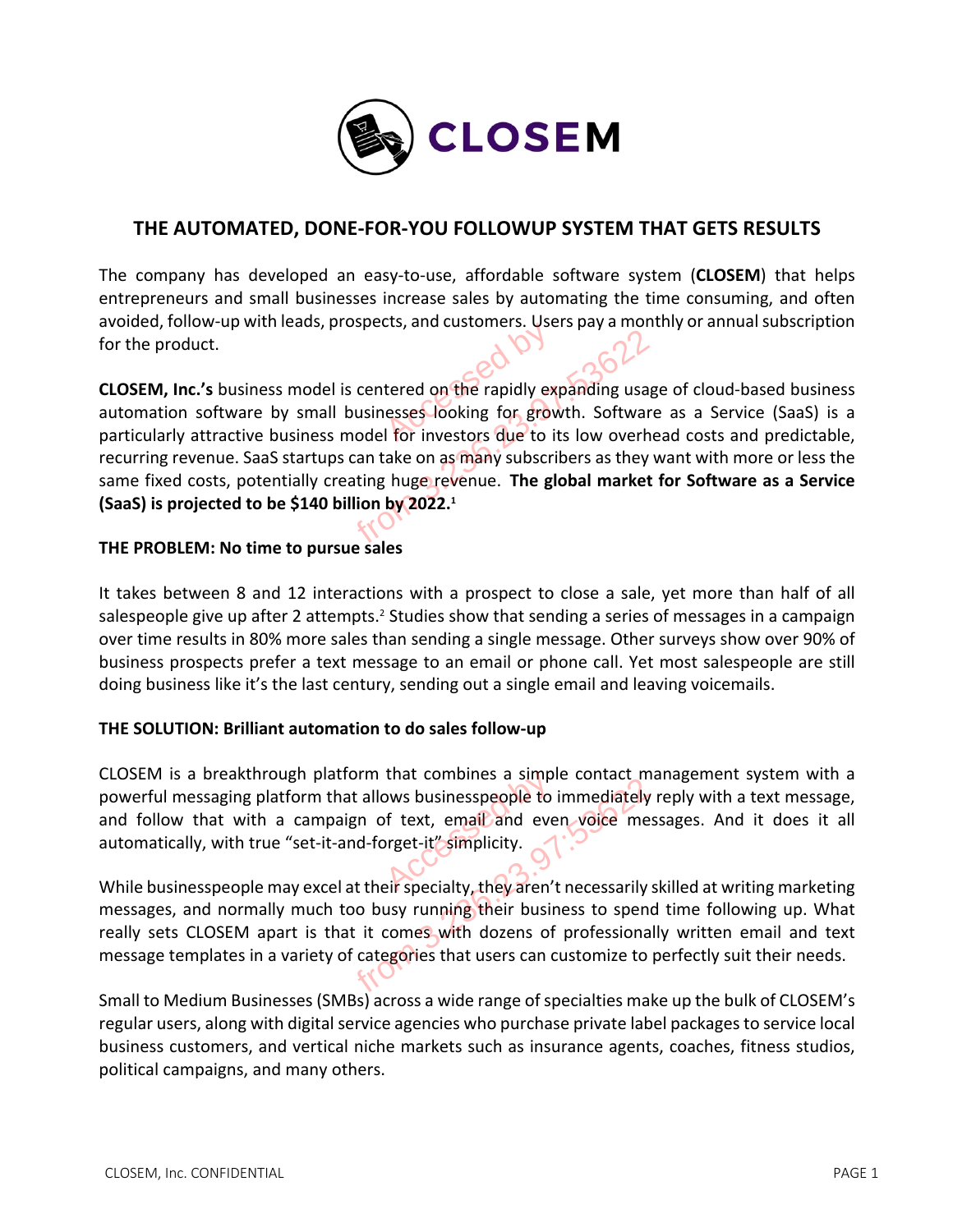### **PROVEN TEAM**

CLOSEM has a capable management team led by two visionary entrepreneurs with proven track records in building profitable businesses, who are also experts in marketing, copywriting, and sales. **Laura Betterly** is a successful entrepreneur who has taken a company she founded public, has been the marketing genius behind many successful advertising campaigns, and was the visionary founder of PCDJ, a breakthrough digital music product, as well as the author of Local Mobile Fusion, a published course with over 30,000 students. **Richard Miles** is an entrepreneur, author of The Official Software Sales Guidebook, and has consulted with global companies such as IBM, Hitachi, Computer Associates as well as dozens of successful startups. He sold his first startup to Ingersoll-Rand, took another public in 2000, and sold a third in 2003. The company CTO is **Craig Betterly**, a highly skilled software developer and architect of the company's product development.

### **COMPETITIVE LANDSCAPE**

The dominant player in the customer relationship management (CRM) space is **Salesforce**, which generated over \$17 billion in sales last year. It is a very capable system, expensive, with a steep learning curve that requires a heavy investment in IT support and customization. There are many other SaaS-based CRM companies, ranging from simple to complex, across a variety of price points. Many of these are focused heavily on managing sales processes, as opposed to lead follow-up. One such is Pipedrive, which boasts 90,000 users in 2020. There are a variety of messaging platforms ranging from email-only such as MailChimp, to text-only such as SimpleTexting, Textedly and others, and other combined messaging platforms such as ActiveCampaign, Infusionsoft, and others. None of these have the combination of simplicity, ease of use, and pre-written messages and campaigns that CLOSEM offers. he company's product of<br>
relationship manager<br>
ast year. It is a very ca From 2.236.23.97.<br>The customer relationship management (CRM) is<br>in sales last year. It is a very capable system<br>es a heavy investment in IT support and custo<br>mpanies, ranging from simple to complex, acros<br>heavily on managi

## **CURRENT STATUS**

The company launched Version 1 of CLOSEM in mid-2020 for use in the US and Canada and has a community of over 300 active users who have provided valuable feedback (as well as very positive reviews). This feedback has been crucial in helping develop the specification for Version 2 of CLOSEM, due to be released in early Q3 2021. The company intends to launch another Version later in the year with International telephone services, which greatly expands the existing marketplace (approximately 30% of the inquiries are from international customers), and other breakthrough methods of marketing communications. the company intends to<br>vices, which greatly<br>are from internationals.

The company has a relationship with **AppSumo**, an online marketplace with a 1MM+ customer base, which exposes the product to a diverse worldwide consumer base, where sales have been doubling month over month since launching in October 2020. The company also has a partnership with **Lighthouse Marketing LLC,** a company with a customer base of 30,000 agents, to promote the product to their customer base in the insurance and financial planning market niche. The founders plan to expand partnerships like these with others in 2021 and beyond. Qs 2021. The company intends to launch and thone<br>
inquiries are from international customers<br>
imunications.<br>
Solutions in the property of the marketplace wiston<br>
is to a diverse worldwide consumer base, where<br>
launching in